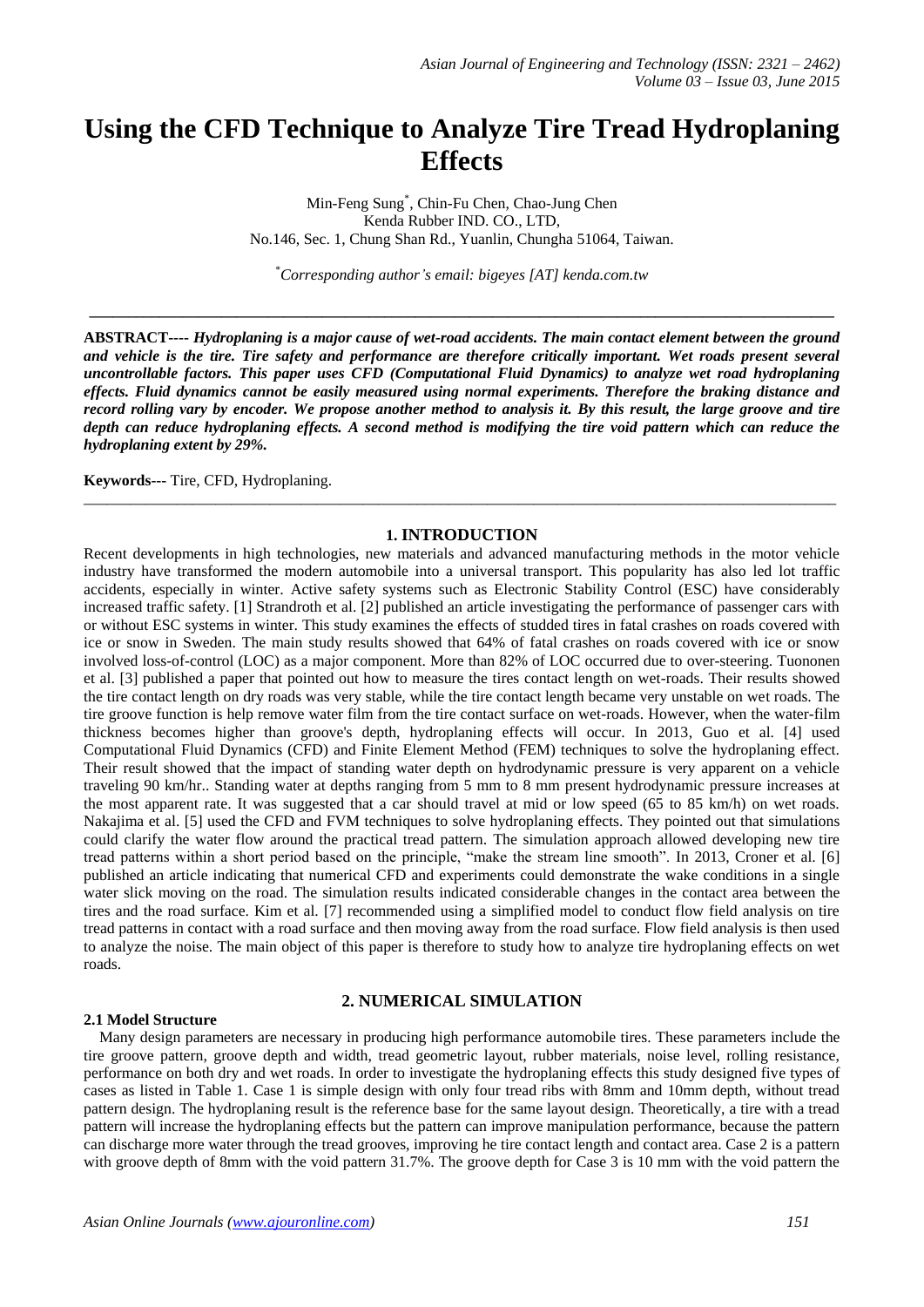same as case 2. We also know that the groove depth has a total depth limit. Therefore, in cases 4 and case 5 only the pattern void is changed from 35% to 38%. Large voids can improve the groove crawl water total volume.

#### **2.2 Simulation model define**

We used the 205/65R18 tire size, the most common passenger car tire in use to investigate tire hydroplaning with different tire tread designs. The calculation domain is shown in Figure 1. The mesh is rectangular with 905364 nodes. A supercomputer with 16 cores and 128G flash memory was used to calculate this problem. The simulation flow chart is shown in Figure 2. The first step is to draw the 3D geometry and modify the design pattern for mapping to our simulation requirements. The second step is outputting the CAD into the WRL format and checking if the geometry scale is reasonable. The next step is loading the WRL file into the CFD software and completing the simulation conditions. The final step is simulation and outputting the hydroplaning force between the water and tire surface.

## **2.3 Simulation Theory**

# **2.3.1 Subgrid geometry resolution method**

A goal of a proposed sub-grid geometry resolution method is to overcome the barrier between CAD systems and CFD code. Theoretically, common CAD systems can generate the description of object surface by set of plane facets. Using of this representation allows for CFD code to perceive geometry information from CAD. In this case the CFD code becomes compatible with other CAE systems based on finite element analysis. Let the adaptive locally refined grid (ALGR) has given in computational domain. At first stage of algorithm the facets intersecting the grid cell (Figure 3) are being found. Then the grid cell is disjoined into a set of finite volumes bounded by facets (or facet splinters) and cell faces (or face splinters). If the cell does not have any facets intersect with finite volume. Only allowable one situation is splinter facet can bounded finite volume. A finite volume is indexed by i and is designated as  $V_i$ . With the help of this technology, it can make program deal with the tire with complex thread pattern rolling in computational domain without problem of distortion of computational grid.

## **2.3.2 Governing equations solving**

In this study, the water flow is inlet from input and contact with tires, therefore need consider governed by system of equations for incompressible fluid which includes continuity and Navier-Stokes equations. To consider the algorithm of the equations solving again write ones in Lagrange integral form for volume moved with fluid during intermitted time duration is:

$$
\frac{\partial_{p}}{\partial_{t}} + \nabla \cdot (\rho V) = 0
$$
\n
$$
(1) \frac{\partial_{p} V}{\partial_{t}} + \nabla \cdot (\rho V \otimes V) = -\nabla P + \nabla \cdot \hat{\tau}_{\text{eff}} + \rho F
$$
\n
$$
(2)
$$

Equations (1) and (2) were used to solve the velocity and pressure of fluid with a decouple process called as *pressurevelocity split process* [8-10]. Here,  $\hat{t}_{\text{eff}}$  is the effective shear stress tensor caused by viscosity of fluid. The turbulence of water flow around the rolling tire is also considered. The standard K-ε model, expressed as (3) and (4) is used to solve the turbulent energy and dissipation of fluid.

$$
\frac{\partial (p k)}{\partial t} + \nabla \cdot (\rho V k) = \nabla \left( \left( \mu + \frac{\mu_t}{\sigma_k} \right) \nabla k \right) + \mu_t \left( G + \frac{\beta}{\mathbf{P} \mathbf{r}_t} g \cdot \nabla T \right) - \rho \varepsilon
$$
\n(3)

$$
\frac{\partial(\rho \varepsilon)}{\partial t} + \nabla \cdot (\rho V \varepsilon) = \nabla \left( \left( \mu + \frac{\mu_t}{\sigma_{\varepsilon}} \right) \nabla \varepsilon \right) + C_1 \frac{\varepsilon}{k} \mu_t \left( G + \frac{\beta}{\Pr_t} g \cdot \nabla T \right) - C_2 \rho \frac{\varepsilon^2}{k}
$$
\n(4)

The model parameters and the expression for generating term G can be rewritten as  $(5)$ ,  $(6)$ , and  $(7)$ :

$$
G = D_{ij} \frac{\partial V_i}{\partial_{xj}}
$$
 (5)

$$
D_{ij} = S_{ij} - \frac{2}{3} \left( \nabla \cdot V + \frac{\rho k}{\mu_i} \right) \delta_{ij}
$$
 (6)

$$
S_{ij} = \frac{\partial V_i}{\partial x_j} + \frac{\partial V_j}{\partial x_i}
$$
 (7)

The object of this study is to investigate the resistance force of a rolling tires caused by fluid-dynamic, we will introduced the similarity approach to experimentally measure the resistance of a tire rolling in an basin instead of wind tunnel for the validation of simulation. Therefore, the working fluid in this simulation is water, and heat transfer can be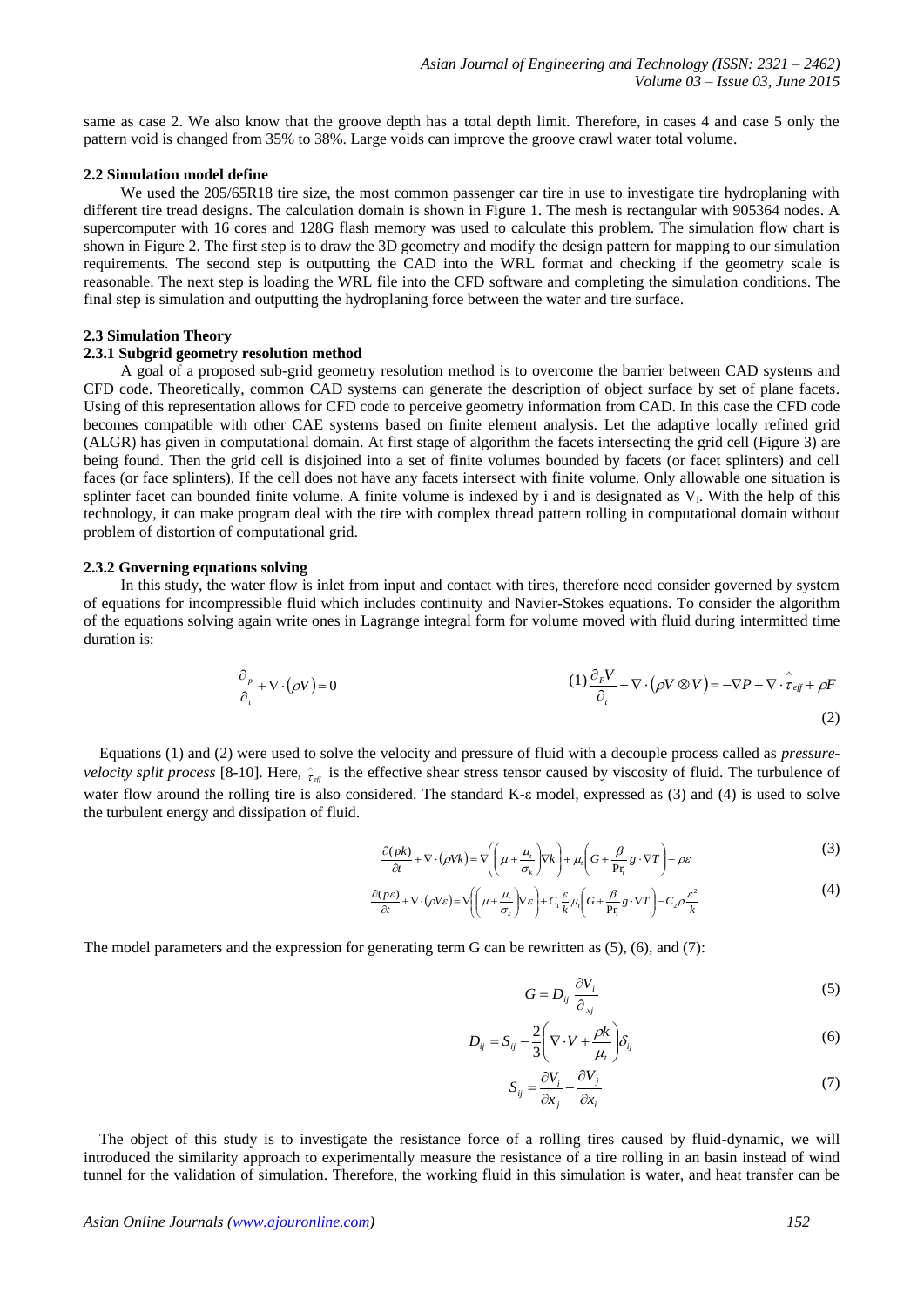neglected reasonably. The units and numerical settings are listed in Table 2. Equation (8) was used to solve the total pressure of fluid, and the total resistance force of a rolling tire is calculated by Equation (9)

$$
P_{tot} = P + P_{hst} + \frac{1}{2} \rho |V_{abs}|^2
$$
 (8)

$$
F_{\text{fluid}} = \oint_{s} (P + P_{\text{hs}}) n dS - \oint_{s} (\mu + \mu_{t}) \frac{\partial V}{\partial n} dS \tag{9}
$$

## **3. SIMULATION RESULT**

We used a smooth tire with four groves to investigate the basic hydroplaning effects on the tire layout. The original design is shown in Figure 4, with four grooves with two depths; 8mm and 10mm. The simulation result is shown in Figure 5. When the inlet water fill with the tire contact area and the tire has finished rolling one cycle. The stable hydroplaning effect for the 8mm groove is 2588(N) and 2336(N) for the 10mm groove. From this result we can see that the large groove depth can reduce the hydroplaning effect because greater groove volume means the crawl water volume is greater within the same time frame. Therefore, if the tire pattern design is not changed but the grooves are deeper, the hydroplaning effect can be reduced. In Figure 6 case 2 has 8mm depth and 31.7% pattern void as the other design for cases 3 and 4. Only the groove depth is changed from 8mm to 10mm and the pattern void width to 35% and 38%. The simulation result is shown in Figure 7. In this result the hydroplaning effects are 2394, 2491, 1646 and 1313(N). These simulations permit identifying when the groove depth presents no change (limit depth) and allows modifying the pattern void to reduce the hydroplaning effects. Large pattern voids can also help the tire crawl more water volume through the treads, reducing the water force feedback into the tire, maintaining more tire contact area with the road surface. Figure 8 shows the water splash simulation result in different cases. We can see that the water splash in the original design maintains more road contact than the other cases. In case 5 the water splash has some ruptures and does not remain intact, meaning the water force feedback into the tire is smaller. Therefore, this pattern void design can improve the hydroplaning effect.

#### **4. CONCLUSION**

In this paper presented CFD techniques used to simulate hydroplaning effects. The hydroplaning effects from different tire tread groove depths and pattern voids were analyzed. The simulation results demonstrate that tire tread grove depth modification is the most efficient way to reduce the hydroplaning effect. The tire tread geometry is the limiting factor because finite limits to the tire tread groove and pattern depth exist. Therefore, we can modify the pattern void to reduce the hydroplaning effect. Large tread pattern voids can also help the tire crawl more water volume through the tread, reducing the water force feedback into the tire, maintaining greater tire contact area with the road surface, improving tire safety performance on wet roads.

# **5. REFERENCES**

- [1] A. Lie, et al., "The effectiveness of ESC in reducing real life crashes and injuries," Traff. Inj. Prev. 7, 2006, pp.38– 43.
- [2] J. Strandroth, M. Rizzi, M. Olai, A. Lie, C. Tingvall, "The effects of studded tires on fatal crashes with passenger cars and the benefits of electronic stability control (ESC) in Swedish winter driving," Accident Analysis and Prevention, Vol.45, 2012, pp.50-60.
- [3] M. Matilainen, A. Tuononen, "Tyre contact length on dry and wet road surfaces measured by three-axial accelerometer," Mechanical Systems and Signal Processing, Vol.52-53, 2015, pp.548-558.
- [4] Xin-xin Guo, Chi Zhang, Bu-Xin Cui, Di Wang, James Tsai, "Analysis of Impact of Transverse Slope on Hydroplaning Risk Level," Procedia-Social and Behavioral Sciences, Vol.96, 2013, pp.2310-2319.
- [5] Y. Nakajima, E. Seta, T. Kamegawa, H. Ogawa, "Hydroplaning Analysis by FEM and FVM: Effect of Tire Rolling and Tire Pattern on Hydroplaning," FISITA World Automotive Congress, 2000, F2000G382.
- [6] E. Croner, H. Bézard, C. Sicot, G. Mothay, "Aerodynamic characterization of the wake of an isolated rolling wheel," *International Journal of Heat and Fluid Flow*, Vol.43, 2013, pp.233-243.
- [7] S. Kim, W. Jeong, Y. Park, S. Lee, "Prediction method for tire air-pumping noise using a hybrid technique," *J. Acoust. Soc. Am,* Vol.119, 2006, pp. 3799-3812.
- [8] Aksenov, A.A., Gudzovsky, A.V., "The software FlowVision for study of air flows, heat and mass transfer by numerical methods," *Third Forum of Association of Engineers for Heating, Ventilation, Air-Conditioning, Heat Supply and Building Thermal Physics,* Vol.31-35, 1993, pp.22-25.
- [9] Aksenov A.A., Dyadkin A.A., Gudzovsky A.V., "Numerical Simulation of Car Tire Aquaplaning,"*Computational Fluid Dynamics*, 1996, pp. 815-820.
- [10] CAPVIDIA FlowVision HPC version 3.08.05, 2014 user manual.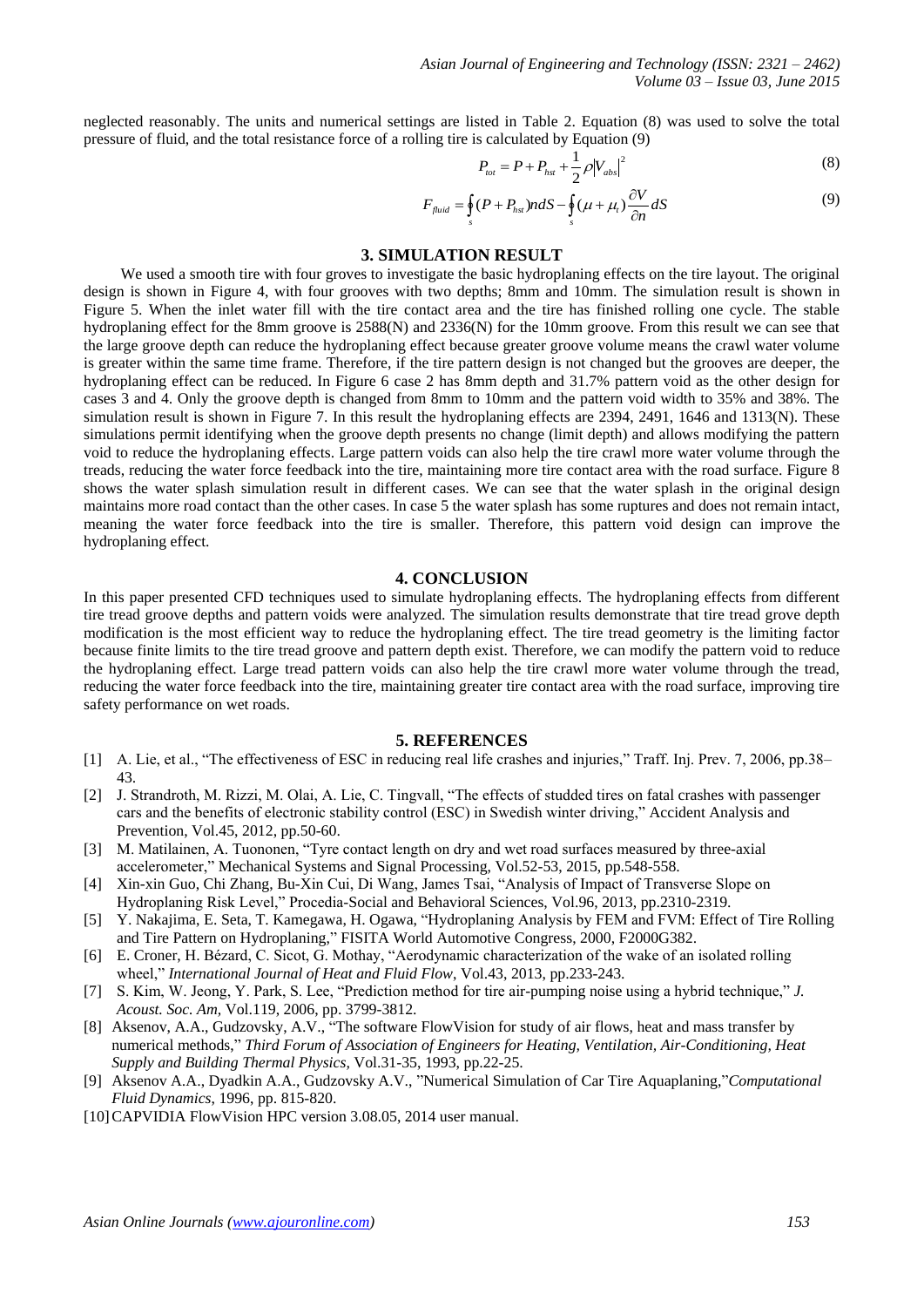|              |              | Table 1 Simulation items for different tire designs |              |            |              |  |  |
|--------------|--------------|-----------------------------------------------------|--------------|------------|--------------|--|--|
| <b>Items</b> | <b>Case1</b> | Case2                                               | <b>Case3</b> | ∑ase4      | <b>Case5</b> |  |  |
| Patten       | No           | Yes                                                 | Yes          | <b>Yes</b> | Yes          |  |  |
| Depth(mm)    | 8/10         |                                                     | 10           | 10         | 10           |  |  |
| Void $(\% )$ | ----         | 31.7                                                | 31.7         |            | 38           |  |  |

| Table 2 Units and numerical settings. [10] |                                         |                   |                           |                                          |                              |  |  |
|--------------------------------------------|-----------------------------------------|-------------------|---------------------------|------------------------------------------|------------------------------|--|--|
| <b>Notation</b>                            | <b>Physical quantity</b>                | <b>Dimension</b>  | <b>Notation</b>           | <b>Physical quantity</b>                 | <b>Dimension</b>             |  |  |
| $C_{p}$                                    | specific heat= $1008.69$                | $m^2s^{-2}K^{-1}$ | $\mathbf 0$               | sum of the energy of<br>different nature | $m^2s^{-2}$                  |  |  |
| $\mathbf F$                                | acceleration of external<br>volume face | $\text{ms}^{-2}$  | $\mathbf{R}_{\mathrm{A}}$ | universal gas constant=<br>8.31441       | Jmole <sup>-1</sup> $K^{-1}$ |  |  |
| G                                          | gravity acceleration                    | $\text{ms}^{-2}$  | $T_{\rm tot}$             | total temperature                        | $\rm ^{\circ}K$              |  |  |
| $\bf H$                                    | total enthalpy                          | $m^2s^{-2}$       | $T_{ref}$                 | reference temperature =<br>273           | $\rm ^{\circ}K$              |  |  |
| K                                          | turbulent energy                        | $m^2s^{-2}$       | $T_{\rm abs}$             | absolute temperature                     | $\rm ^{\circ}K$              |  |  |
| L                                          | characteristic length                   | m                 | $T^n$                     | temperature value at time<br>layer n     | $\mathcal{C}_{K}$            |  |  |
| M                                          | molar mass= $0.02884$                   | $kgmile^{-1}$     | $\mu$                     | molecular dynamic<br>viscosity           | $kgm^{-1}s^{-1}$             |  |  |
| $\mathbf P$                                | relative pressure                       | Pa                | $\mu_{t}$                 | turbulent dynamic<br>viscosity           | $kgm^{-1}s^{-1}$             |  |  |
| $P_{ref}$                                  | reference pressure=<br>101000           | Pa                | V                         | relative velocity                        | m/s                          |  |  |
| $P_{\text{hst}}$                           | hydrostatic pressure                    | Pa                | $V^{n}$                   | velocity value at time layer<br>n        | m/s                          |  |  |
| $P_{\rm abs}$                              | absolute pressure                       | Pa                | $\rho^n$                  | density value at time layer<br>n         | $kg \, \text{m}^{-3}$        |  |  |
| $P_{\text{tot}}$                           | total pressure                          | Pa                | $\rho^{n+1}$              | density value at time layer<br>$n+1$     | $kg \, \text{m}^{-3}$        |  |  |
| $Pr_t$                                     | turbulent prandtl number                | ----              | ε                         | dissipation rate of turbulent<br>energy  | $\rm m^2s^{\text{-}2}$       |  |  |
| $\mathbf{P}^n$                             | pressure value at time<br>layer n       | Pa                | β                         | coefficient of thermal<br>expansion      | $\circ$ K -1                 |  |  |
| $\mathbf{P}^{n+1}$                         | pressure value at time<br>layer $n+1$   | Pa                | $\partial$ T              | relative local specific                  | $Kgs^{-2}$                   |  |  |

**Table 2 Units and numerical settings. [10]**

**APPENDIX**



**Figure 1 Mesh defined for calculation domain.**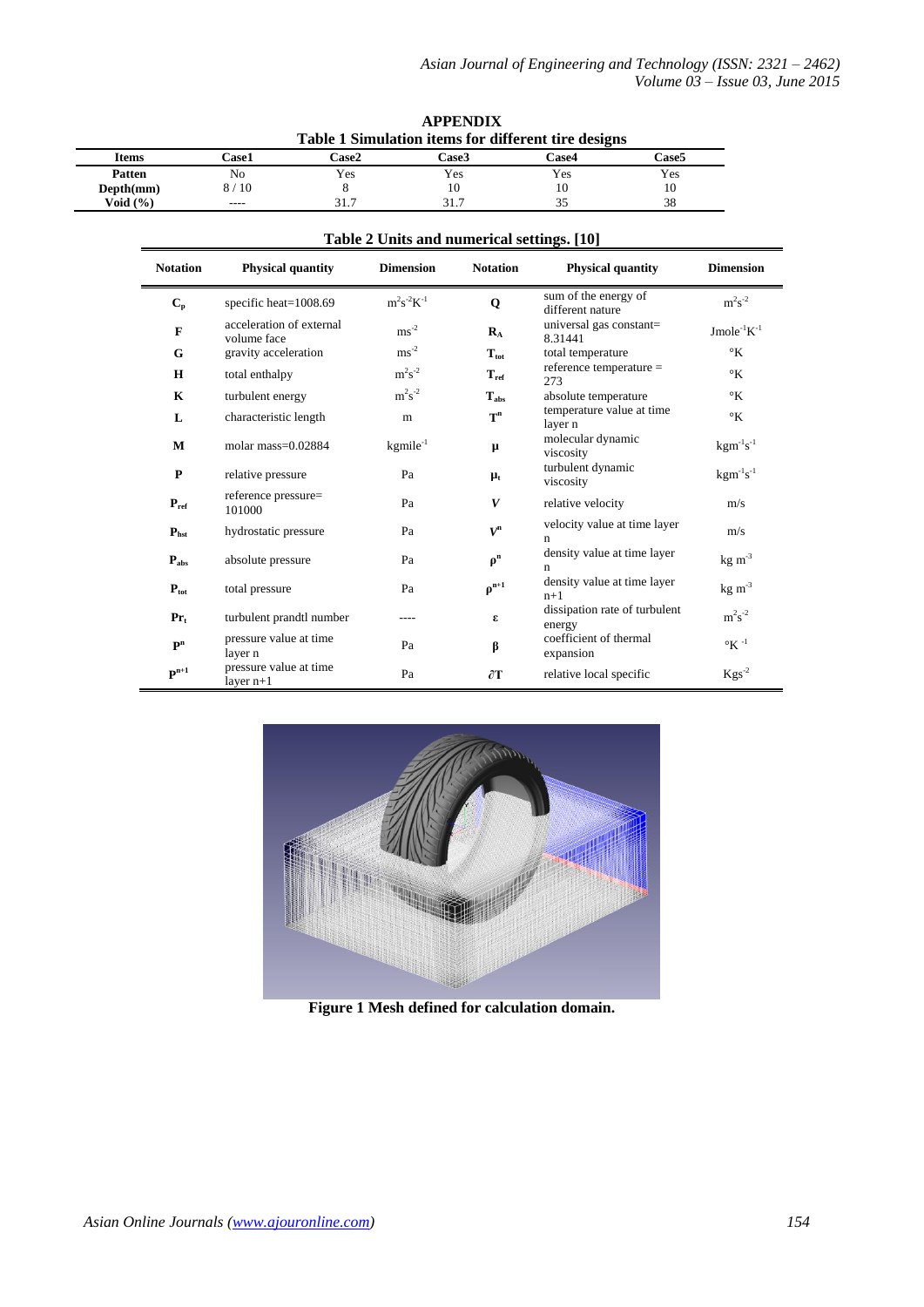*Asian Journal of Engineering and Technology (ISSN: 2321 – 2462) Volume 03 – Issue 03, June 2015*



**Figure 2 Sketch of the simulation step.**



**Figure 3 Sub-grid geometry resolution; (a) finding of facets intersected ALGR cell (b) disjoining of cell into finite volumes**



**Figure 4 Picture of the tire design: Case 1**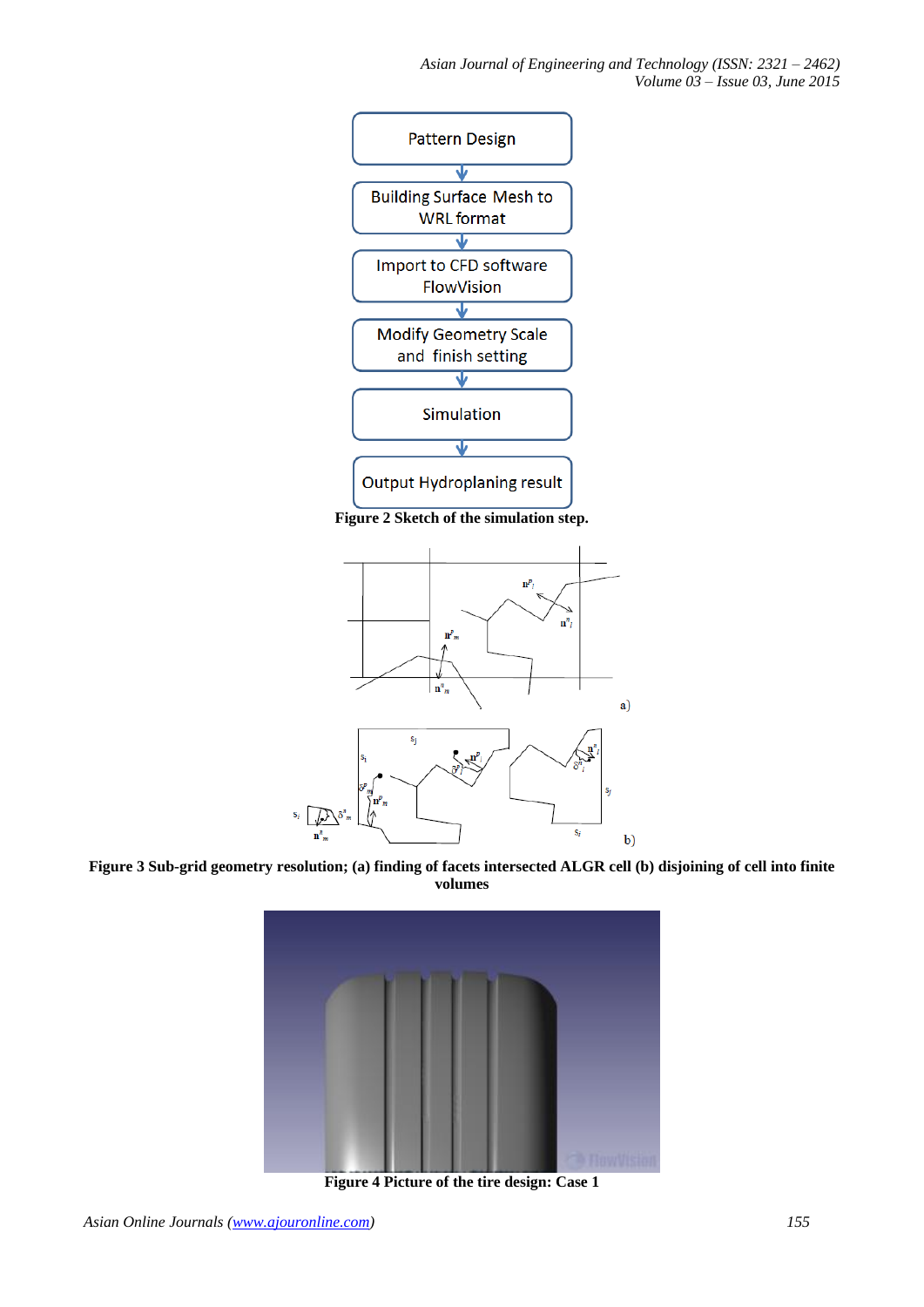

**Figure 6 Picture of the tire design: Case2**